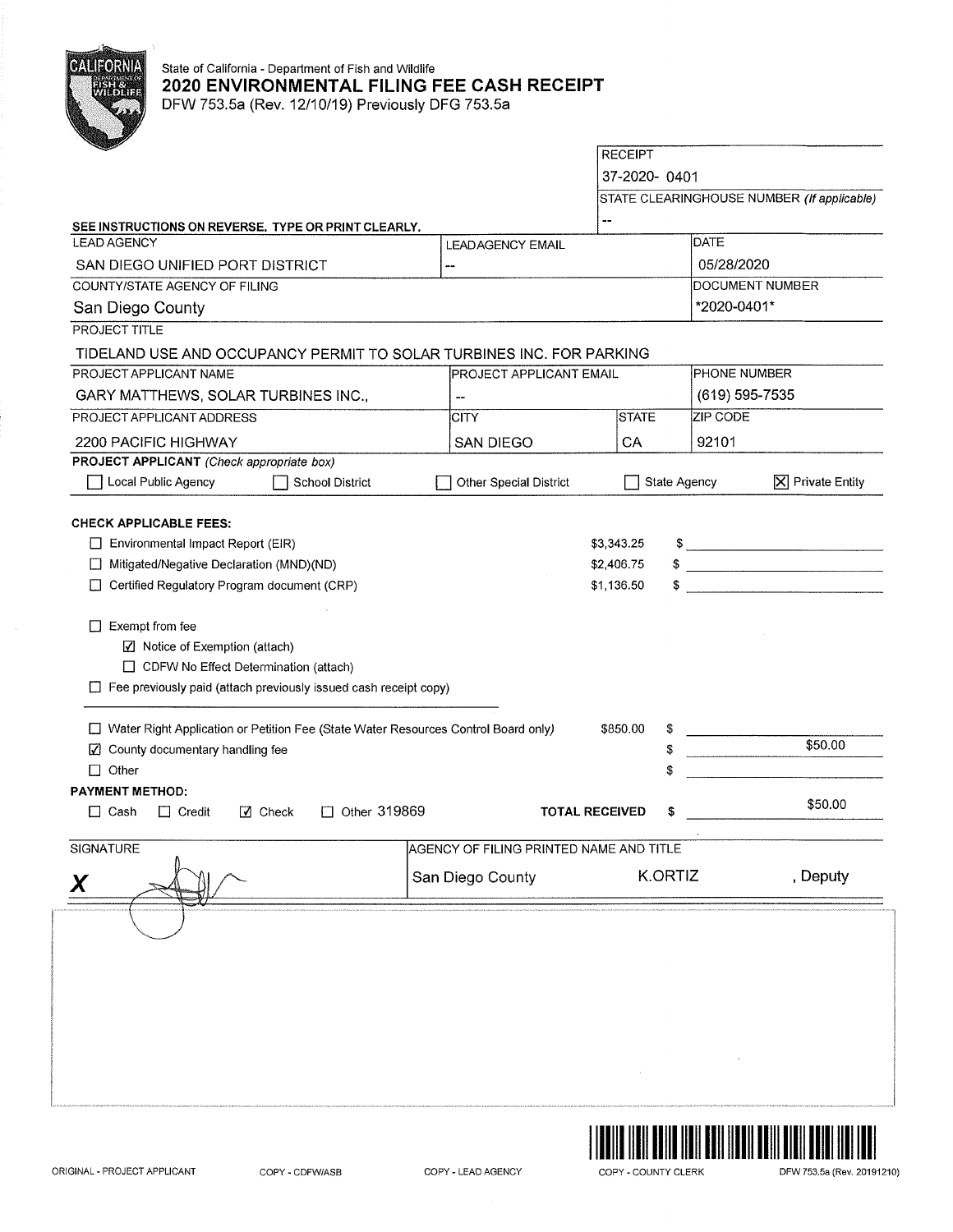|     |                                                                                                 | $\overline{5}$<br>Ernest J Dronenburg, Jr. Recorder County Clerk                                      | 픦                                                                                                                                           | $\mathbb{D}$       |                                                                                                                |
|-----|-------------------------------------------------------------------------------------------------|-------------------------------------------------------------------------------------------------------|---------------------------------------------------------------------------------------------------------------------------------------------|--------------------|----------------------------------------------------------------------------------------------------------------|
|     |                                                                                                 |                                                                                                       | <b>MAY 28 2020</b>                                                                                                                          |                    |                                                                                                                |
|     |                                                                                                 | BY.                                                                                                   |                                                                                                                                             | K. Ortiz<br>DEPUTY | 2020060382                                                                                                     |
|     | <b>Notice of Exemption</b>                                                                      |                                                                                                       |                                                                                                                                             |                    | CEQA Guidelines Appendix E                                                                                     |
| To: | Office of Planning and Research<br>From:<br>1400 Tenth Street, Room 121<br>Sacramento, CA 95814 |                                                                                                       | (Public Agency)<br>San Diego Unified Port District<br><b>Development Services Department</b><br>3165 Pacific Highway<br>San Diego, CA 92101 |                    |                                                                                                                |
|     | $\blacksquare$                                                                                  | San Diego County Recorder/County Clerk<br>1600 Pacific Highway, Suite 260<br>San Diego, CA 92101-2480 |                                                                                                                                             |                    |                                                                                                                |
|     |                                                                                                 | <b>Project Title: Tideland Use and Occupancy Permit to Solar Turbines Inc. for Parking</b>            |                                                                                                                                             |                    | Project Location - Specific: West of Pacific Highway, corner of Hawthorn Street to corner of Grape Street, San |

Diego, CA 92101 **Project Location - City:** San Diego **Project Location - County:** San Diego

**Description of Nature, Purpose, and Beneficiaries of Project:** The proposed project is the renewal of a Tideland Use and Occupancy Permit (TUOP) to Solar Turbines, Inc. (Tenant) for their continued use of approximately 33,095 square feet of land area for 98 parking spaces located on the west side of Pacific Highway, from the corner of Hawthorne Street to the corner of Grape Street in San Diego, California. The area proposed for use under this TUOP will be used only and exclusively for the purpose of vehicle parking by employees, guests, customers, and invitees of the Tenant and its Subtenants, including invitees for special events and for no other purpose whatsoever without the prior written consent of the Executive Director of the District. The Tenant will be responsible for compliance with all laws and regulations associated with the activities on or in connection with the above-described premises, and in all uses thereof, including those regulating stormwater and hazardous materials. No new development, construction, or increase in the size of the Tenant's leasehold or the TUOP area is proposed or authorized as part of this TUOP. The site is currently and is proposed to be used exclusively for the purpose of employee and invitee of the Tenant's parking spaces.

The TUOP is anticipated to commence on September 1, 2020, and terminate on August 31, 2025, for a total term of five years. The TUOP may be terminated by the Executive Director of District or his duly authorized representative, or Tenant, as a matter of right and without cause at any time upon giving of sixty (60) days' notice in writing to the other part of such termination.

**Name of Public Agency Approving Project:** San Diego Unified Port District (SDUPD)

**Name of Person or Agency Carrying Out Project:** Gary Mathews, Manager of Facilities Engineering, Solar Turbines, Inc., 2200 Pacific Highway, San Diego, CA 92101; (619) 595-7535

**Exempt Status: (Check one):** □ Ministerial (Sec. 21080(b)(1); 15268);

□ Declared Emergency (Sec. 21080(b)(3); 15269(a));

□ Emergency Project (Sec. 21080(b)(4); 15269(b)(c));

■ **Categorical Exemptions: Existing Facilities (SG** *§* **15301) (Class 1)** 

□ Statutory Exemption. State code number:

**Reason Why Project is Exempt:** The proposed project is determined to be Categorically Exempt pursuant to California Environmental Quality Act (CEQA) Guidelines Section 15301 (Existing Facilities) and Section 3.a. of the District's Guidelines for Compliance with CEQA because it involves the renewal of an existing real estate agreement for parking, would involve no expansion of use beyond that previously existing, and would not result in a significant cumulative impact due to the continuation of the existing use. Section 3.a. of the District's CEQA Guidelines is as follows: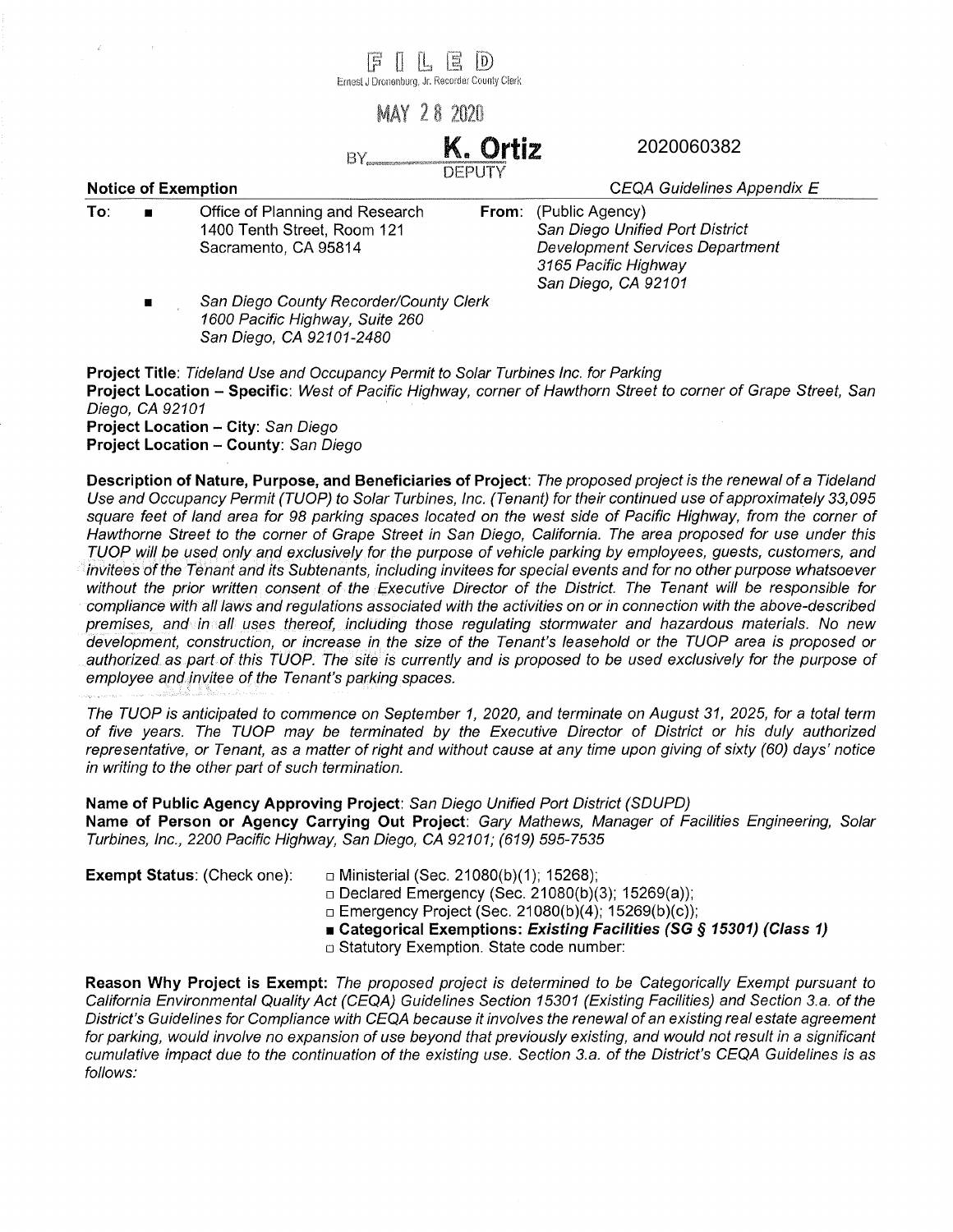3.a. Existing Facilities (SG § 15301) (Class 1): Includes operation, repair, maintenance, or minor alteration of existing public or private structures, facilities, mechanical equipment, or topographical features, involving negligible or no expansion of use beyond that previously existing, including but not limited to:

stinê N

(4) New and renewed short-term tenancy agreements which do not result in change in the existing use. This exemption does not apply to any new development associated with the activities of the tenant. This exception is also inapplicable if the cumulative impact of continuing the existing use or conditions in the same place, over time, is significant.

**Lead Agency Contact Person and Telephone Number:** Michael Paul, (619) 686-8112

**Signature: ALLER COND** Date: S-20-70 Title: Assistant Planner

- Signed by Lead Agency
- □ Signed by Applicant

**Date received for filing at OPR/Clerk:** 

**Governor's Office of Planning & Research** 

**Jun 18 2020** 

## **STATE CLEARINGHOUSE**

| FILED IN THE OFFICE OF THE COUNTY CLERK |
|-----------------------------------------|
| MAY 2 8 2000<br>San Diego County on     |
| MAY 2 8 2000<br>Posted<br>Removed       |
| Returned to agency on                   |
| <b>Ortiz</b><br>Deputy                  |
|                                         |
|                                         |